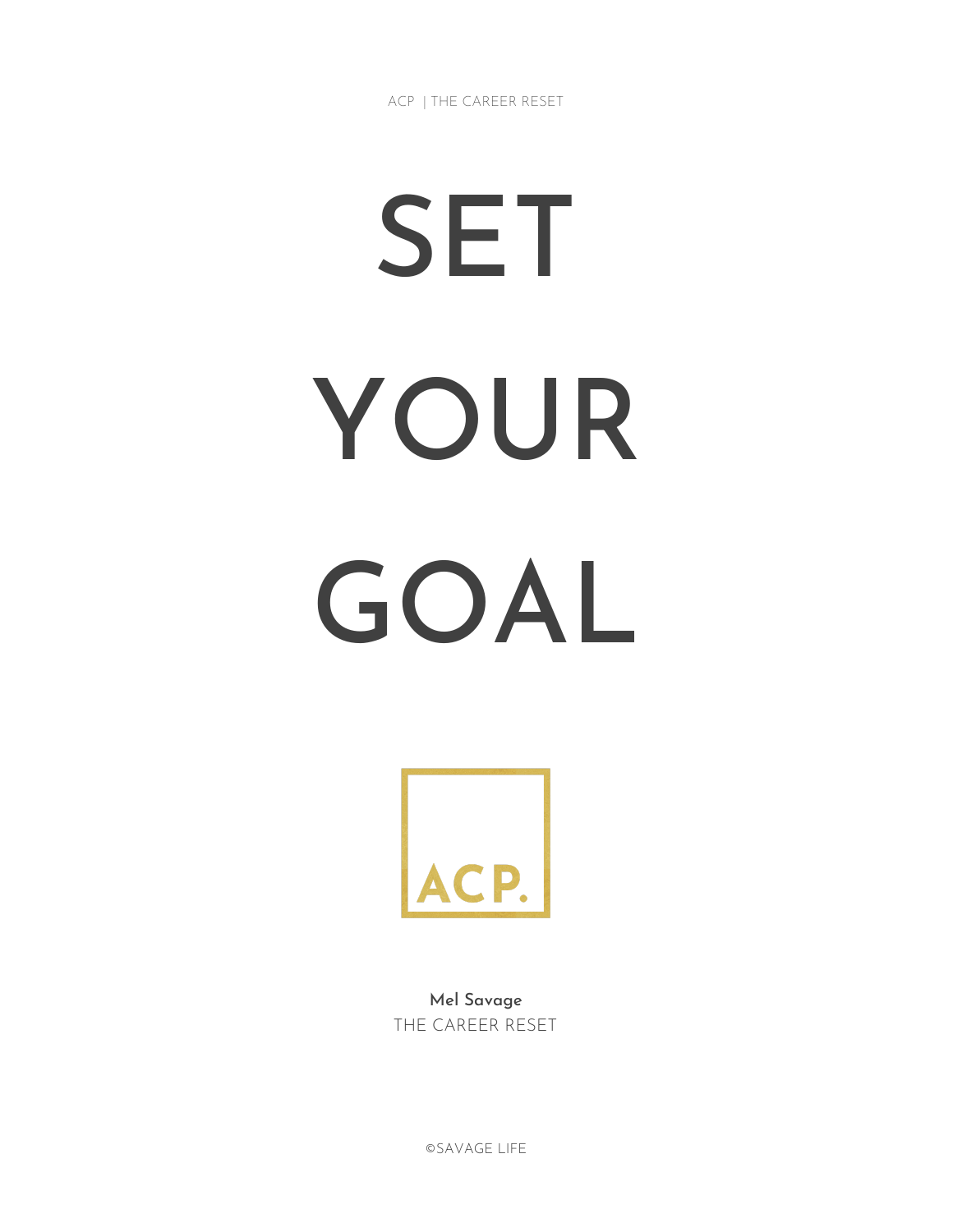# Setting Your Goal



This is the final step of setting your career goal. You've done all the work on your current and future beliefs. You've explored your values and strengths today and in the future.

And now it's time to set a clear goal for yourself.

#### CHOOSE YOUR GOAL:

You can pick any goal. Remember that if you want to grow faster, pick a goal that stretches you into discomfort. Those that achieve goals they're sure they feel comfortable achieving will grow at a slower pace. At least one year out, and ideally 3-5 years is recommended.

### WHAT IS THE DATE YOU WILL ACHIEVE THIS GOAL?

Be specific. What is the specific date, e.g. June 30, 2025.

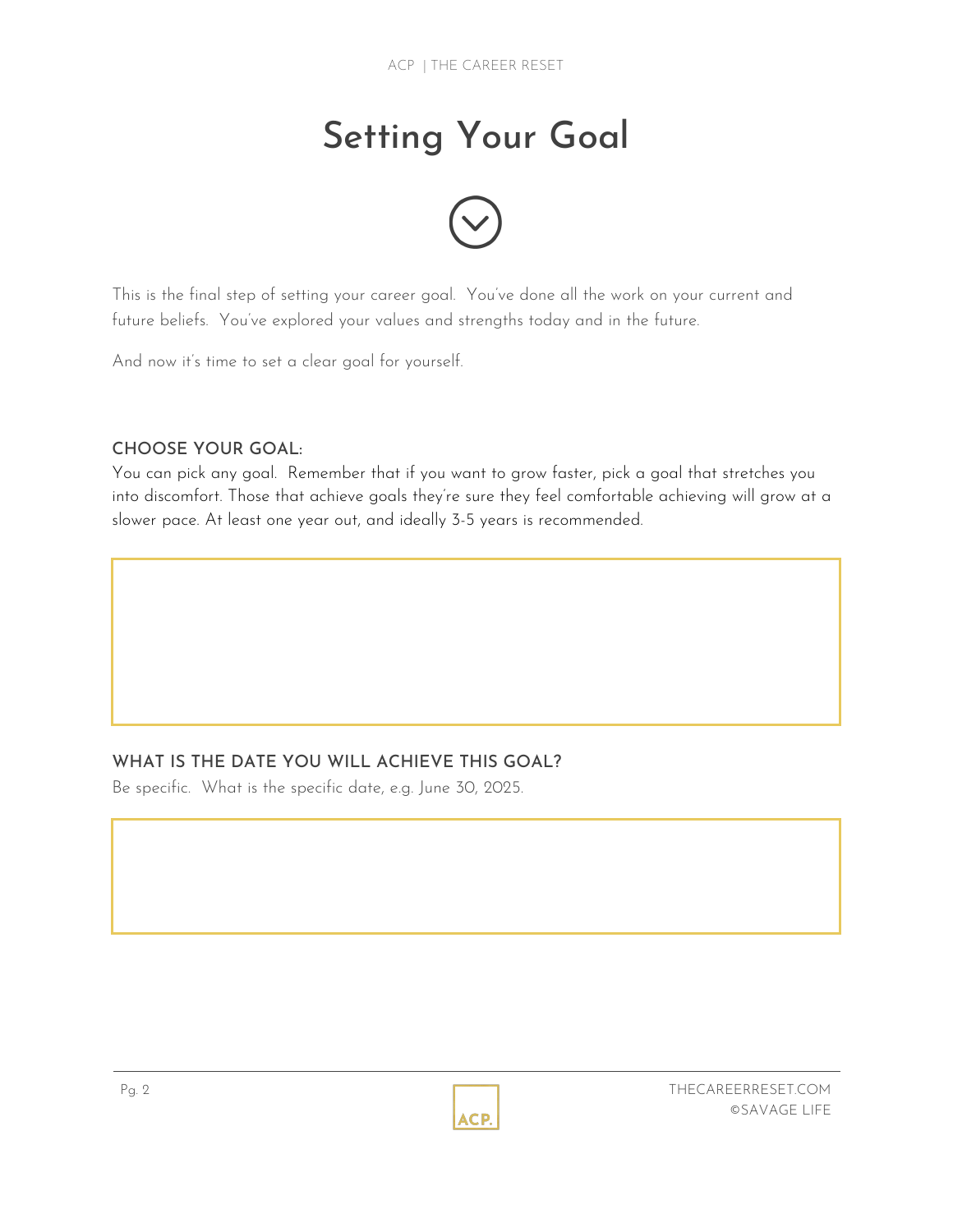#### HOW WILL YOU KNOW YOU'VE ACHIEVED THIS GOAL

What are your specific measurable indicators that you've achieved the goal?

## ON A SCALE OF 1-10, HOW COMMITTED ARE YOU TO THIS GOAL?

Are you married to it? If it's not a 10, what would make it a 10?

### WHY DO YOU WANT TO ACHIEVE THIS GOAL?

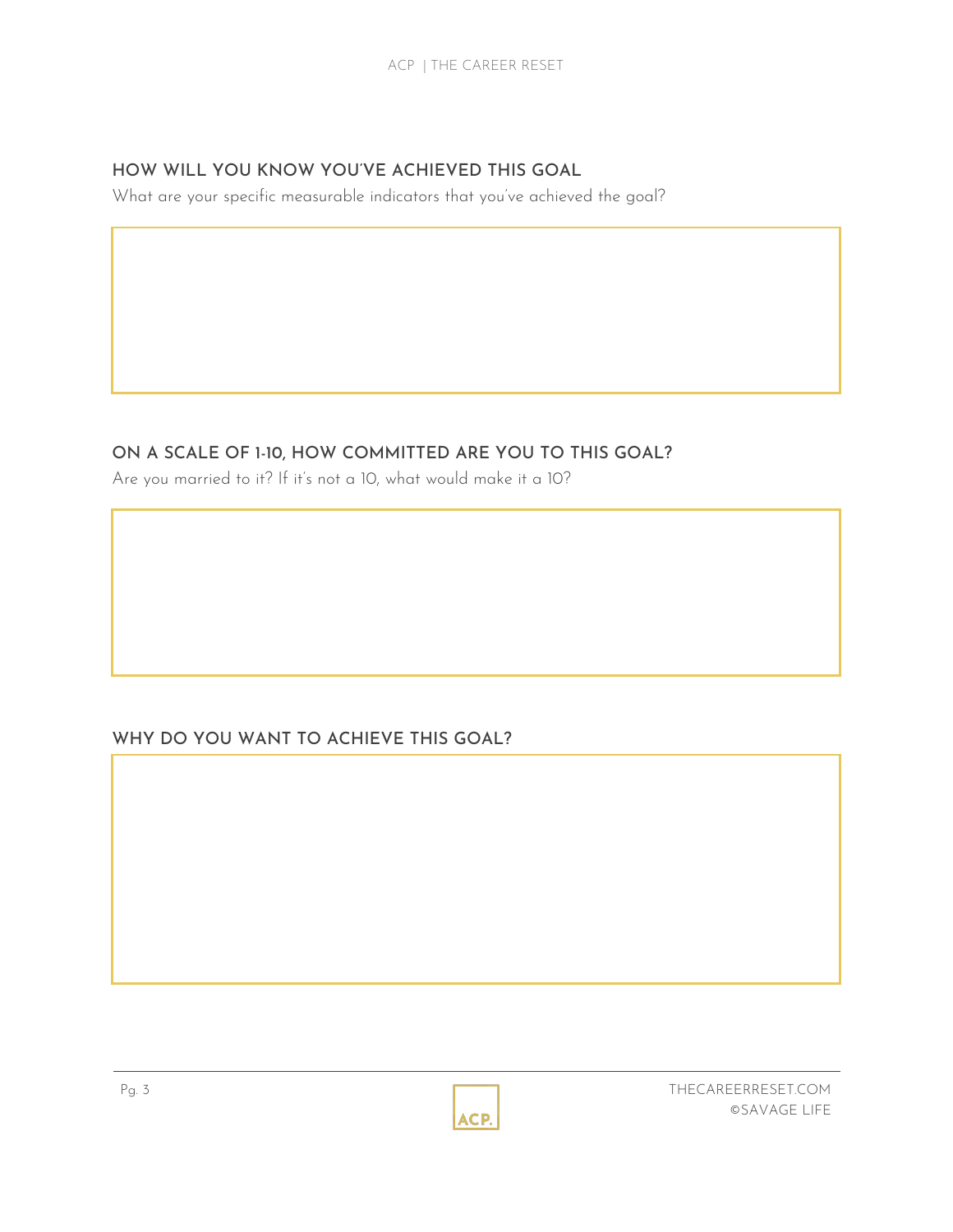#### DESCRIBE THE VERSION OF YOU THAT ACHIEVES THIS GOAL

Add pages if you need more space.

EXPERIENCE MARKERS: What can you do? Consider hard and soft skills, leadership style, things you've accomplished, etc.

MINDSET MARKERS: How do you think about your abilities, challenges/failures, yourself, etc.?

FINANCIAL MARKERS: How do you think about money? If it's relevant, state how much money you're making and describe your total remuneration package.

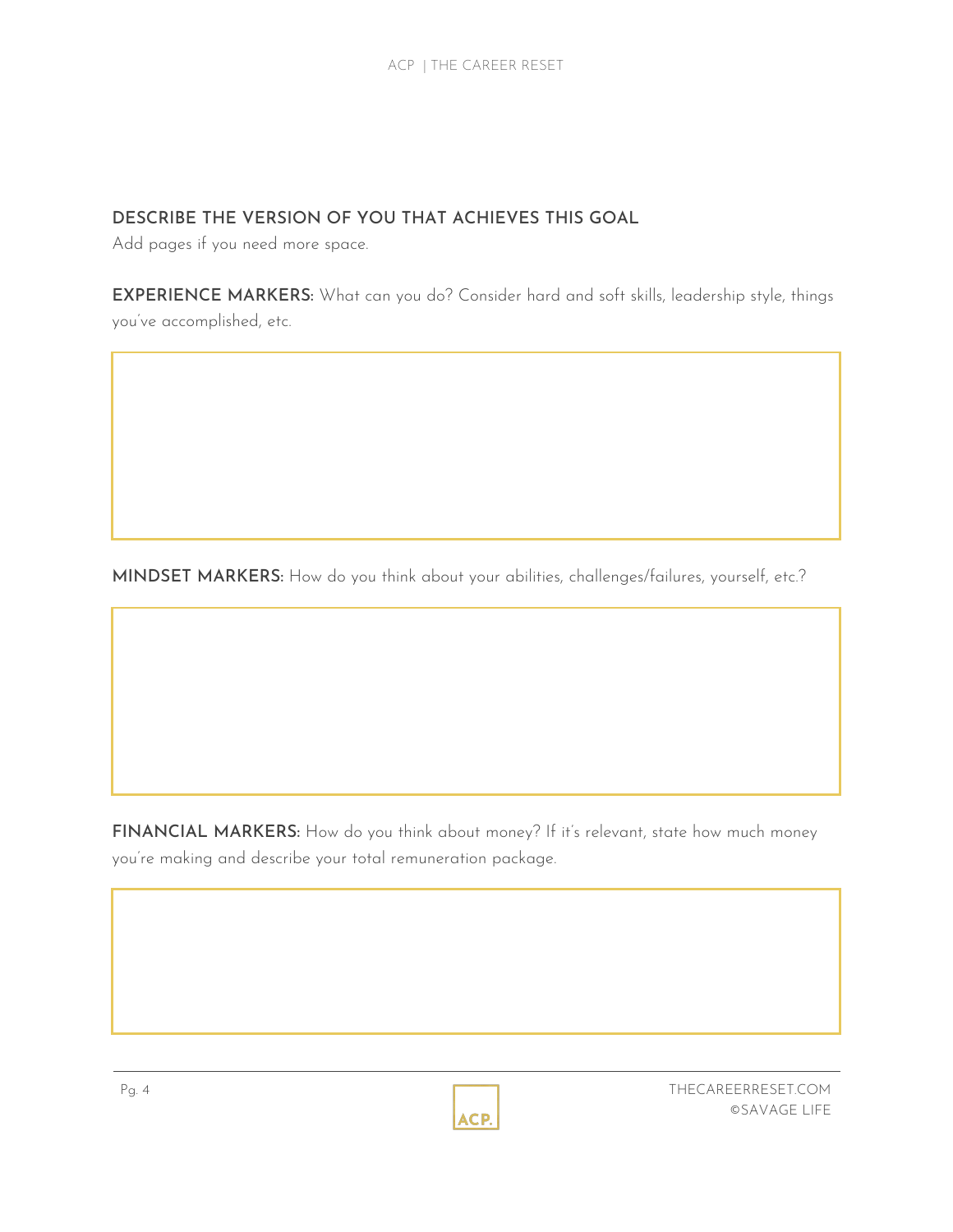AUTHORITY MARKERS: What are you known for? What do people consider you an expert at/on?

SUPPORT MARKERS: Who are your advocates and supporters? Who do you support?

LIFESTYLE MARKERS: Describe what your life is like.



Pg. 5 THECAREERRESET.COM ©SAVAGE LIFE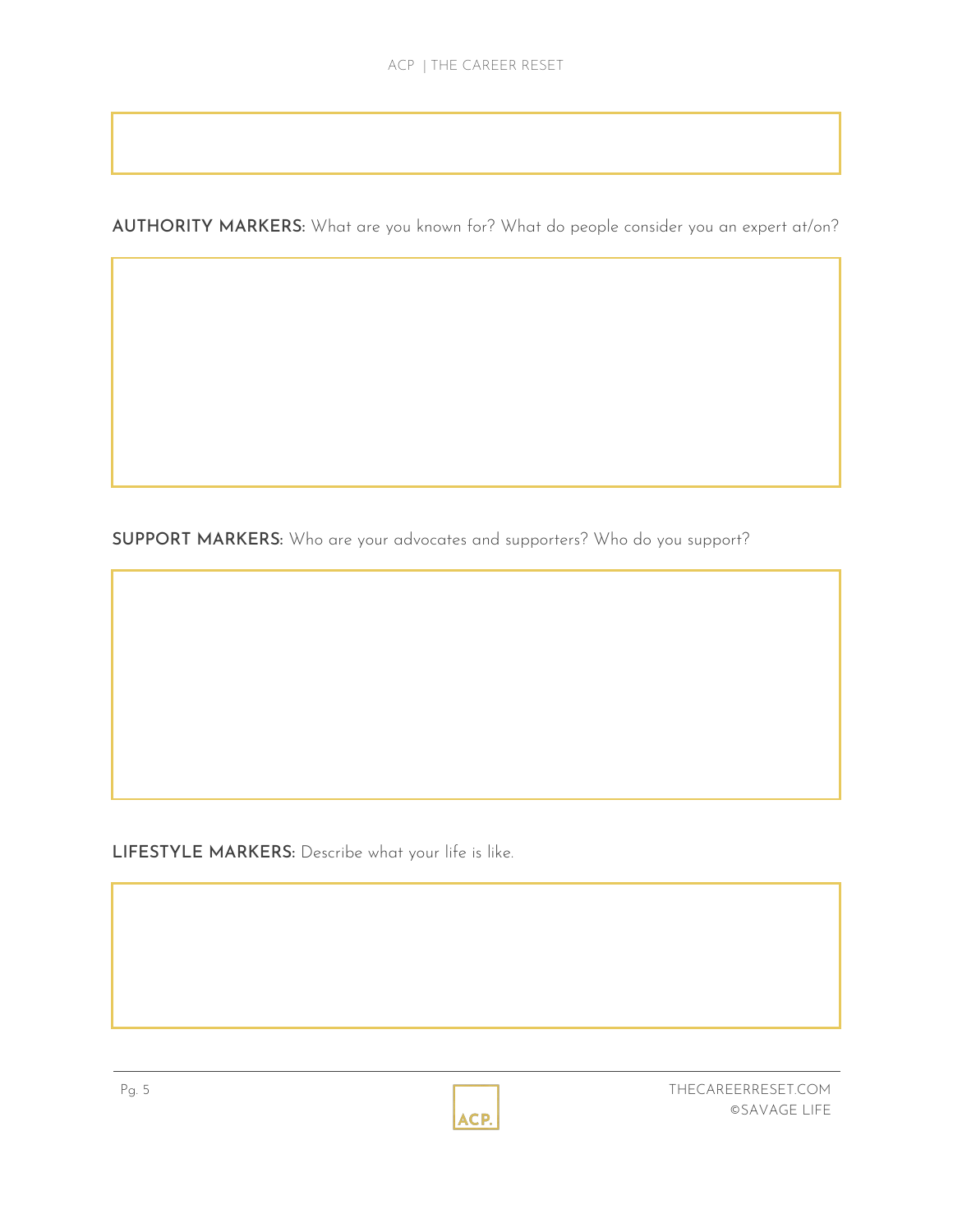## WHAT VALUES DO YOU WANT TO RELY ON TO ACHIEVE YOUR GOAL?

Choose three values that you want to prioritize to reach your goal. Name each value and describe how you will use it in conjunction to your goal.

*E.g.,*

*SELF-CONFIDENCE: Believing in my ability to do things even if I have no evidence that I can do it.*

*OPEN-MINDEDNESS: I am always open to different ideas and perspectives to reach the objective, even if it's not mine*

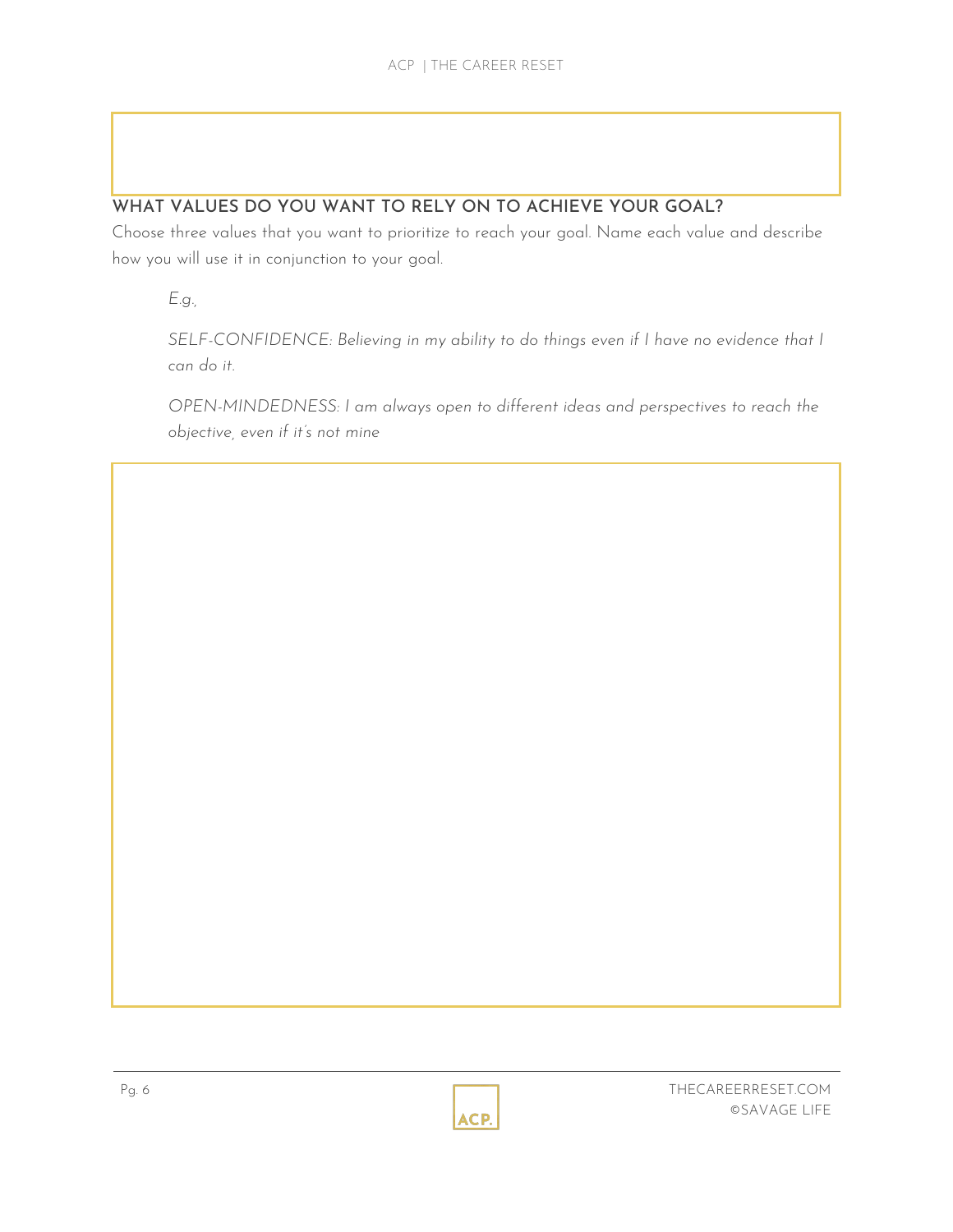WRITE A NOTE TO YOURSELF (100-200 WORDS) THAT DESCRIBES THE DAY YOU REACH YOUR GOAL